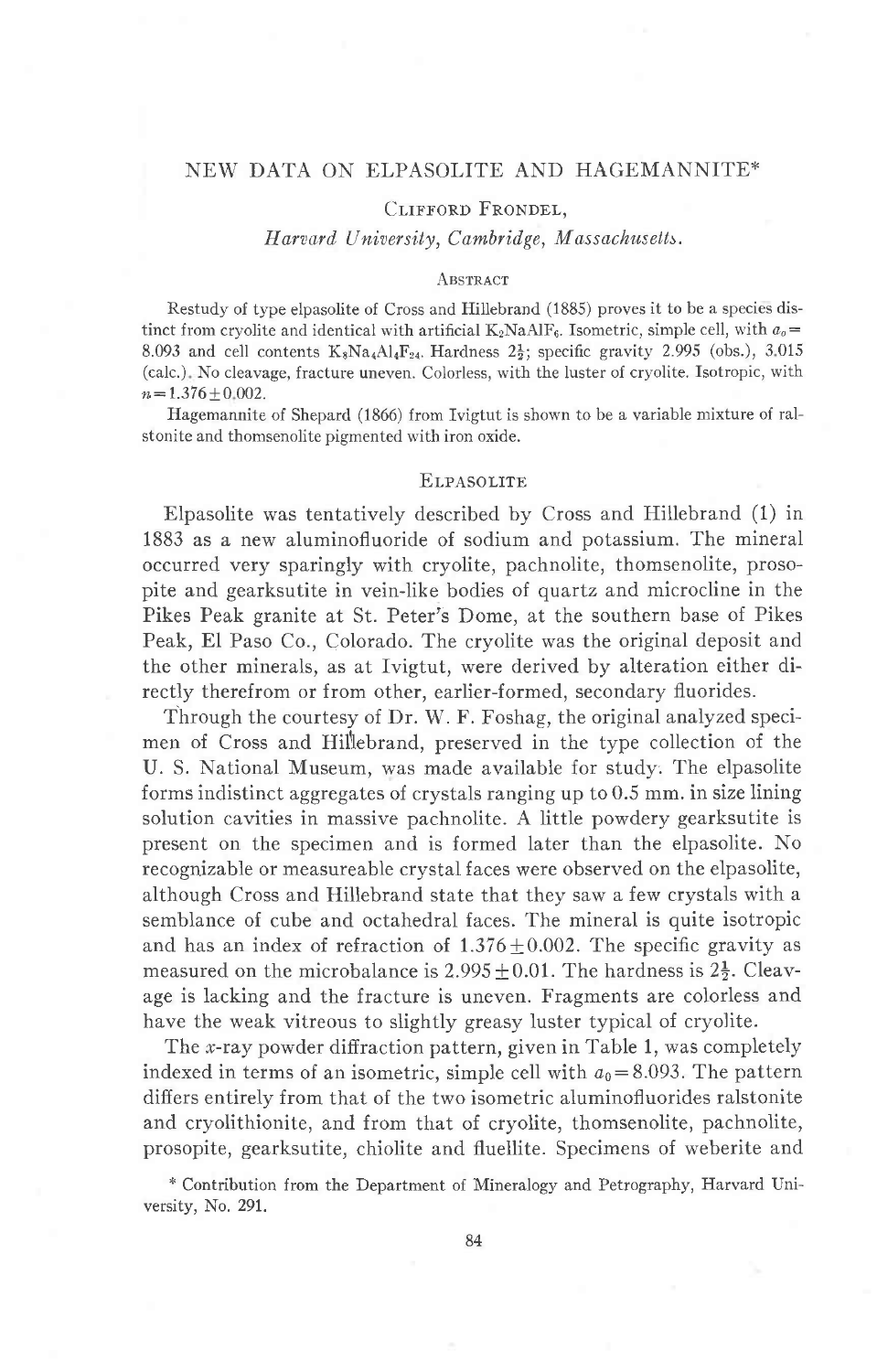| $d$ obs. | $d$ calc. | $\overline{I}$ | hkl        | $d$ obs.         | $d$ calc. | $\overline{I}$ | hkl        |
|----------|-----------|----------------|------------|------------------|-----------|----------------|------------|
| 4.655    | 4.673     | $\mathbf{1}$   | 111        | 1.132            | 1.133     | $\mathbf{1}$   | 551        |
| 4.000    | 4.047     | 0.5            | 200        | 1.080            | 1.082     | 3              | 711<br>642 |
| 2.863    | 2.862     | 10             | 220        | 1.053            | 1.054     | 0.5            | 731<br>553 |
| 2.336    | 2.336     | 8              | 222        | 1.013            | 1.012     | $\overline{2}$ | 800        |
| 2.237    | 2.244     | 0.5            | 320        | .955             | .954      | 3              | 660<br>882 |
| 2.024    | 2.023     | 10             | 400        | .928             | .928      | $\mathbf{1}$   | 662        |
| 1.846    | 1.852     | 1              | 331        | .905             | .905      | 5              | 840        |
| 1.650    | 1.652     | $\overline{4}$ | 422        | .889             | .888      | 0.5            | 911<br>753 |
| 1.578    | 1.587     | 0.5            | 510<br>431 | .863             | .863      | 3              | 664        |
| 1.556    | 1.558     | $\overline{2}$ | 511        | .849             | .848      | 0.5            | 931        |
| 1.428    | 1.431     | 6              | 440        | $\alpha_1$ .827  | .826      | $\overline{4}$ |            |
| 1.367    | 1.368     | 0.5            | 531        | $\alpha_2$ .827  | .826      |                | 844        |
| 1.277    | 1.280     | 3              | 620        | $\alpha_1$ , 795 | .793      | 6              | 10.2.0     |
| 1.220    | 1.220     | $\overline{2}$ | 622<br>×   | $\alpha_2$ . 793 | .793      |                | 852        |
| 1.168    | 1.168     | 3              | 444        |                  |           |                |            |

TABLE 1. X-RAY POWDER DIFFRACTION DATA FOR ELPASOLITE

Cu radiation, Ni filter

jarlite = metajarlite were not available, but the reported properties of these minerals do not suggest any relation to the mineral at hand. There is a certain relation between the powder patterns of elpasolite and cryolite, however, in that most of the stronger lines in the latter correspond roughly in position and intensity to strong lines in the former pattern. Cryolite, Na<sub>3</sub>AlF<sub>6</sub>, is markedly pseudoisometric in many characters, although strictly monoclinic in crystallization, and as appears beyond belongs in the same formula-type as elpasolite.

The powder spacing data for elpasolite are found to correspond except for a very slight difference in cell dimensions to that given by Náray-Szabó and György (2) for the artificial compound  $K_2NAHF_6$  found by them in a study of the melt system  $Na_3AlF_6-K_3AlF_6$ . Earlier, Menzer (3) reported that artificial  $K_2NA\mathrm{dF}_6$  formed by evaporation of a dilute solution containing KF, NaF and  $Al_2(SO_4)$  was simple cubic with  $a_0 = 8.09 \pm 0.02$ , but the spacing data are not given. The cell contents found were  $K_8Na_4Al_4F_{24}$ . His material appeared as small octahedra with subordinate cube faces.

The original analysis of elpasolite by Hillebrand is cited in Table 2.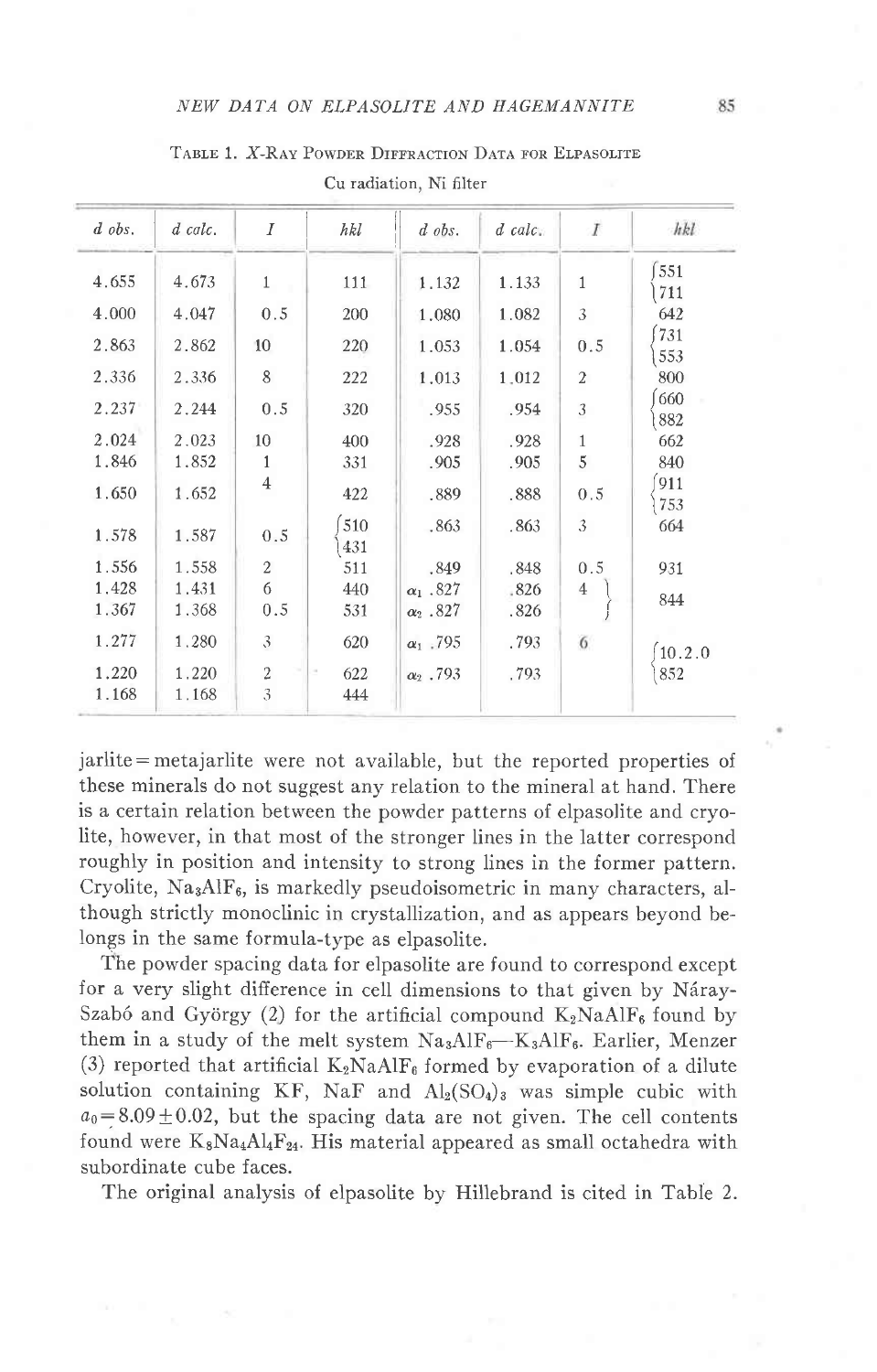The K and Na determinations were said by Hillebrand to be only approximations.  $H_2O$  was shown to be absent. F was not directly determined, although shown to be present in large amount, and the value given here is calculated in amount necessary to satisfy the bases present. The cell contents calculated from this analysis, with the exception of the value for Al, diverge somewhat from the values  $K_8Na_4Al_4F_{24}$  expected from the indicated identity with the artificial compound. The specific gravity calculated on the basis of the expected cell contents, 3.015, is in satisfactory agreement, however, with the observed value, 2.995, while the value calculated from the actual analysis, 2.969, is relatively low. The observed divergences thus appear to be due to the admitted analytical error.

| Analysis    | Atomic<br>quotients | Measured cell<br>contents<br>$(M.W. = 969.5)$ | Theoretical<br>cell<br>contents |
|-------------|---------------------|-----------------------------------------------|---------------------------------|
| 11.32<br>Al | 0.4197              | 4.070                                         |                                 |
| Ca<br>0.72  | 0.0180              | 0.174                                         |                                 |
| Mg<br>0.22  | 0.0090              | 0.009                                         |                                 |
| 28.94<br>К  | 0.7402              | 7.176                                         | 8                               |
| Na<br>9.90  | 0.4405              | 4.271                                         |                                 |
| F<br>47.90  | 2.521               | 24.44                                         | 24                              |
| 99.00       |                     |                                               |                                 |

TABLE 2, CELL CONTENTS OF ELPASOLITE

## **HAGEMANNITE**

In connection with the study of elpasolite, an examination was made of the ill-defined mineral hagemannite from Ivigtut, Greenland. This substance was described by C. U. Shepard (4) in 1866 on the basis of an analysis by Hagemann as a new fluoride of Na, Ca, Mg, AI and Fe. It occurs as dull, ocher- to wax-yellow or brown crusts and veinlets with a compact structure much resembling yellow jasper. The specimens available comprised corroded masses of cryolite coated with drusy crystals of thomsenolite, ralstonite and pachnolite which were locally covered over by thick crusts of hagemannite. The crusts have a crude concentric layering or colloform structure and the grain size and color varies noticeably in successive layers. Dense jaspery material on several specimens, seemingly homogeneous to the unaided eye, were found on optical and r-ray study to consist of very fine grained ralstonite admixed with small amounts of thomsenolite. Minute amounts of several unidentified minerals also were present. The ralstonite had an index of refraction of 1.418